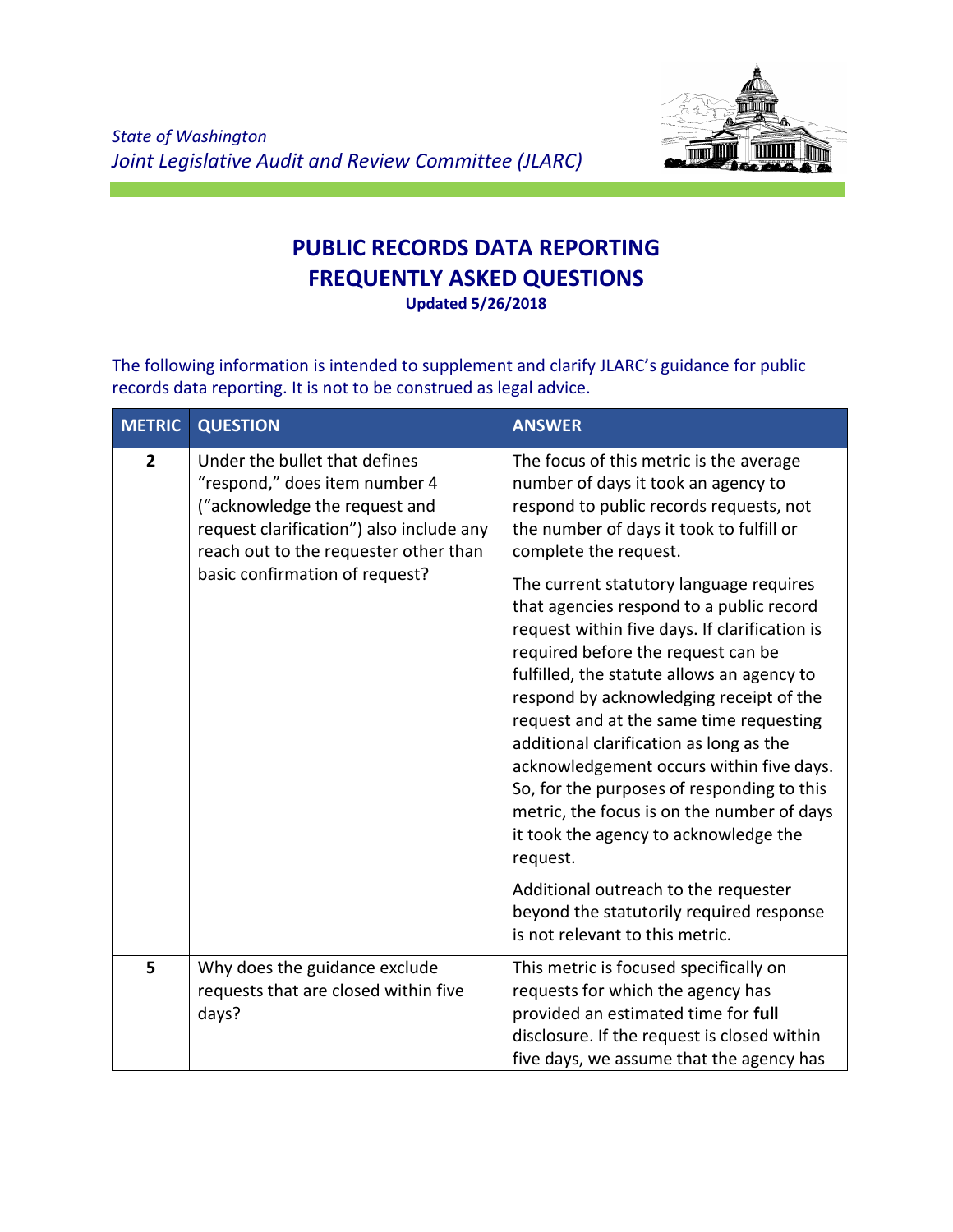|                         |                                                                                                                                                                                                                                                                                                                                                                                                                                                                         | not provided an estimate for full<br>disclosure.                                                                                                                                                                                                                                                                                                                                                                                                                          |
|-------------------------|-------------------------------------------------------------------------------------------------------------------------------------------------------------------------------------------------------------------------------------------------------------------------------------------------------------------------------------------------------------------------------------------------------------------------------------------------------------------------|---------------------------------------------------------------------------------------------------------------------------------------------------------------------------------------------------------------------------------------------------------------------------------------------------------------------------------------------------------------------------------------------------------------------------------------------------------------------------|
| $\overline{\mathbf{z}}$ | To respond to this metric, agencies are<br>asked to provide two numbers - the<br>number of requests closed in the<br>reporting period that were denied in<br>full, and the number of requests closed<br>that were denied in part and/or<br>included one or more redaction. Just<br>because something was redacted, does<br>not imply any denial. Especially in<br>public Safety situations. For (some<br>agencies) this would cause almost all<br>to look like denials. | A denial of a request can occur when an<br>agency withholds an entire record or a<br>portion of it. For purposes of responding<br>to this metric a redaction is considered a<br>denial of a portion of a record.                                                                                                                                                                                                                                                          |
| 10                      | The guidance asks for five data points,<br>including "total number of requests<br>closed where there were no<br>responsive records or the request was<br>closed for some other reason without<br>being fulfilled." This bullet is very<br>vague and has no bearing on the<br>metric so we are confused.                                                                                                                                                                 | This data point was included to ensure<br>that agencies could report on 100% of the<br>requests closed during the reporting<br>period. The other data points address<br>requests that are closed because they<br>have been fulfilled. Stakeholders pointed<br>out that some requests can be closed for<br>other reasons.                                                                                                                                                  |
| 16                      | Should the cost of acquisition of a<br>records system be included in our total<br>if that cost was incurred prior to the<br>reporting period?                                                                                                                                                                                                                                                                                                                           | No. Include only those costs that are<br>incurred during the reporting period.                                                                                                                                                                                                                                                                                                                                                                                            |
| 17                      | Please define customized service<br>charges.                                                                                                                                                                                                                                                                                                                                                                                                                            | Customized service charges were<br>authorized by the legislature in 2017. For<br>more information please refer to<br>Engrossed House Bill 1595, Section 3(3).                                                                                                                                                                                                                                                                                                             |
| <b>NA</b>               | Is the reporting requirement purely to<br>provide data for use in governing the<br>AG's consultation and Archivists<br>training programs?                                                                                                                                                                                                                                                                                                                               | Both ESHB 1594 Section 4 (which<br>addresses the consultation and training<br>programs) and Section 6 (state and local<br>public records reporting requirement)<br>focus on best practices in public records<br>retention and disclosure. However,<br>legislation does not establish a direct link<br>between the state and local agency<br>reporting and the consultation and<br>training programs. With that said, the data<br>reported by state and local agencies may |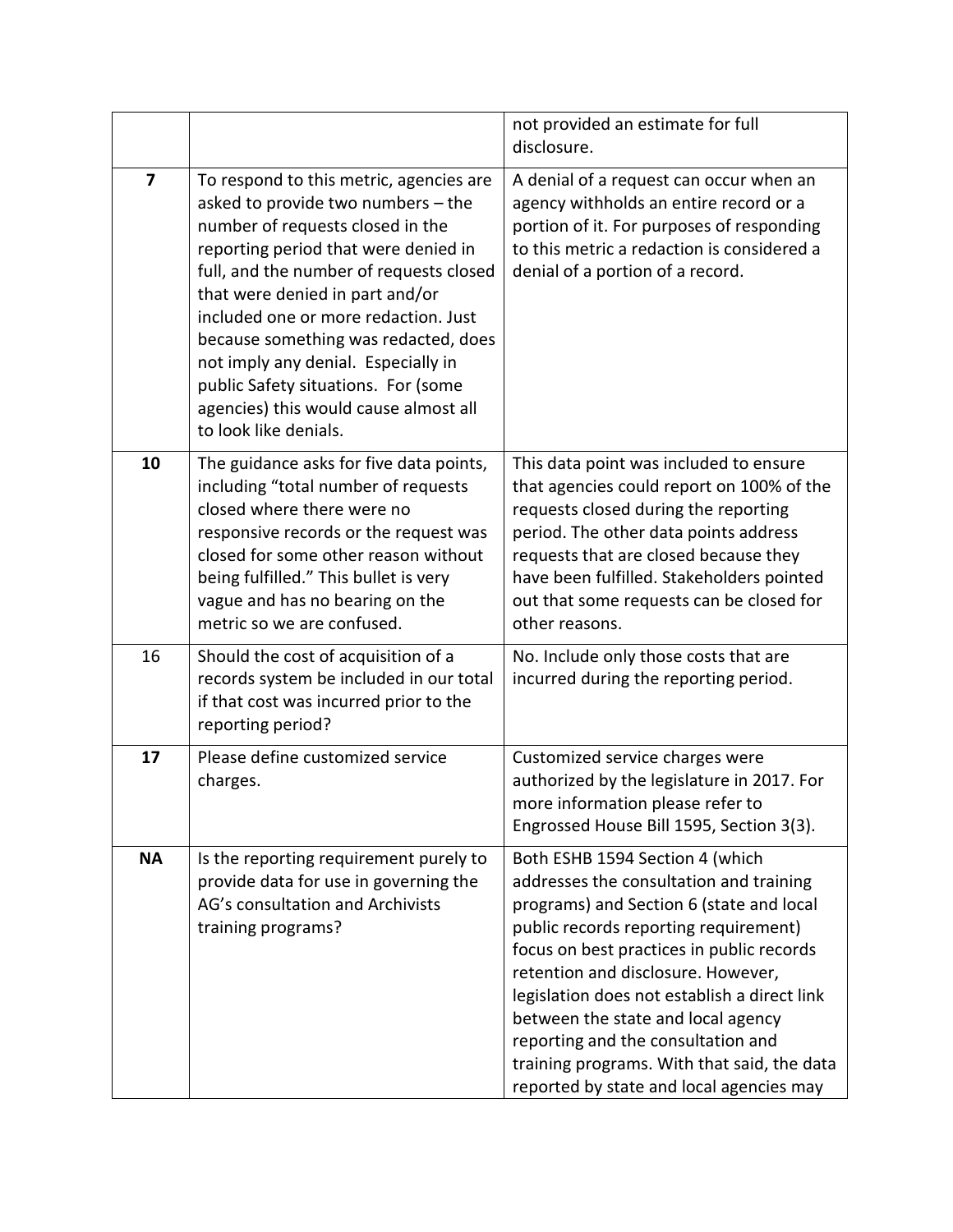|           |                                                                                                                | provide insights that will help the Attorney<br>General's office and the State Archivist's<br>office focus their efforts as they develop<br>and provide training and consultation on<br>best practices.<br>There has also been some confusion about<br>the distinction between the state and local<br>agency public records reporting<br>requirement and the legislatively-directed<br>JLARC review of the Attorney General's<br>consultation program and the State<br>Archivist's training program. Although<br>both of these are included in the Section 6<br>of ESHB 1594, they are two separate and<br>distinct activities. |
|-----------|----------------------------------------------------------------------------------------------------------------|---------------------------------------------------------------------------------------------------------------------------------------------------------------------------------------------------------------------------------------------------------------------------------------------------------------------------------------------------------------------------------------------------------------------------------------------------------------------------------------------------------------------------------------------------------------------------------------------------------------------------------|
|           |                                                                                                                | Section 6, subsection 3, requires JLARC<br>to complete a review of the attorney<br>general's consultation program and<br>the State Archivist's training program.<br>Section 6, subsection 7 directs that<br>review to be complete by December<br>2019. The focus of that review is on<br>the effectiveness of these two<br>programs.                                                                                                                                                                                                                                                                                            |
|           |                                                                                                                | The public records reporting<br>٠<br>requirement, set forth in ESHB 1594,<br>Section 6(5), is an on-going annual<br>reporting requirement for certain state<br>and local agencies. The legislation did<br>not include a sunset provision or an<br>end date for the reporting<br>requirement.                                                                                                                                                                                                                                                                                                                                    |
| <b>NA</b> | Should we expect this reporting<br>requirement to extend indefinitely?                                         | There is currently no end date for the<br>state and local reporting. ESHB 1594 does<br>not establish a sunset date for this<br>reporting. Therefore, this should be<br>viewed as an on-going annual reporting<br>requirement.                                                                                                                                                                                                                                                                                                                                                                                                   |
| <b>NA</b> | Understanding that JLARC will not be<br>auditing the information, are there any<br>consequences for accidental | ESHB 1594 does not include any penalties<br>for misreporting or failure to report. While<br>JLARC will not be auditing the data                                                                                                                                                                                                                                                                                                                                                                                                                                                                                                 |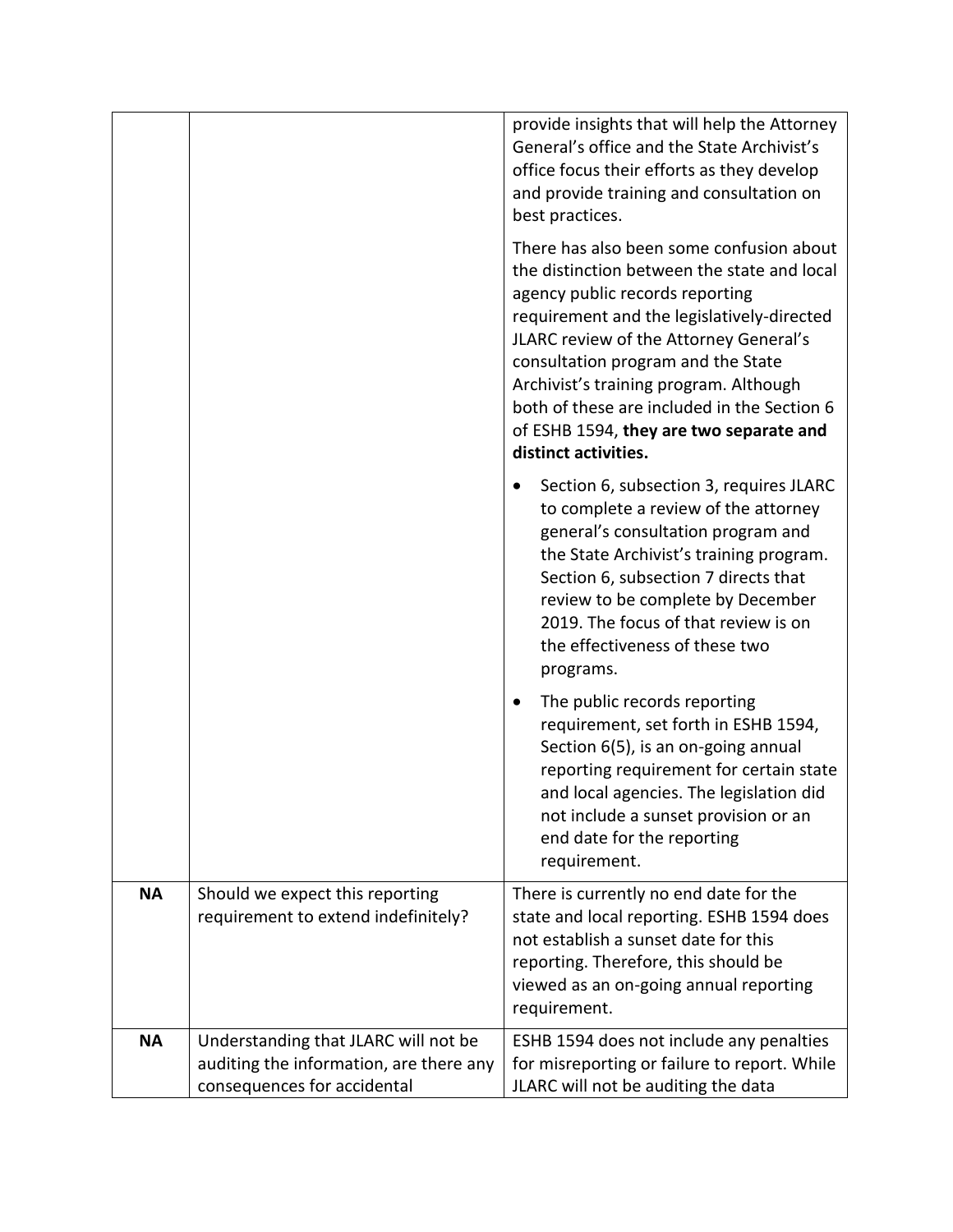|                                                                                                 | misreporting or not reporting that you<br>are aware of?                                                                                                                                                                                   | submitted, they will provide a method for<br>the public and the legislature to view and<br>analyze the data. Each agency is ultimately<br>responsible for the accuracy and<br>completeness of its annual reported data.                                                                                                                                                                                                                                                                                                      |
|-------------------------------------------------------------------------------------------------|-------------------------------------------------------------------------------------------------------------------------------------------------------------------------------------------------------------------------------------------|------------------------------------------------------------------------------------------------------------------------------------------------------------------------------------------------------------------------------------------------------------------------------------------------------------------------------------------------------------------------------------------------------------------------------------------------------------------------------------------------------------------------------|
| <b>NA</b>                                                                                       | Currently our county views each<br>elected official as an independent<br>agency and they intend to report<br>separately. Does the system you are<br>currently looking at implementing for<br>collecting the data allow for this?          | Yes, the reporting system will allow each<br>independent county agency to report<br>separately. County agencies will need to<br>work together to ensure the data reported<br>is not duplicative. For example, if several<br>independent agencies invest in a public<br>records system, each agency should only<br>report its own contribution to the cost of<br>the system, and not the total cost.                                                                                                                          |
| <b>NA</b>                                                                                       | I did the worksheet for our public<br>record request stats and we did not<br>meet the reporting requirement<br>threshold for the period $7/23/17$ -<br>12/31/17. Therefore, we do not report<br>in July 2018?                             | An agency that does not meet the<br>\$100,000 threshold is not required to<br>submit a report but may report their data<br>voluntarily.<br>ALL agencies, regardless of expenditure<br>level, must log into the system and<br>indicate one of the following:<br>The agency does not meet the<br>reporting threshold and will not be<br>reporting.<br>The agency does not meet the<br>reporting threshold and will submit a<br>report voluntarily.<br>The agency does meet the reporting<br>threshold and will be submitting a |
| <b>NA</b>                                                                                       | I'm pretty sure we will meet the<br>threshold for 2018 (1/1/18 thru<br>12/31/18); will reporting for this time                                                                                                                            | report as required.<br>Unless there is a change in the statute, the<br>reporting period will remain the same for<br>reporting 2018 data. Therefore, reporting                                                                                                                                                                                                                                                                                                                                                                |
| period also be due July 2019 or can we<br>submit it as soon as we have all<br>answers complete? | would be due by July 2019.<br>JLARC is in the process of establishing its<br>reporting tool. We'll be better able to<br>answer your question about when you can<br>submit reporting for 2018 activity once the<br>system is put in place. |                                                                                                                                                                                                                                                                                                                                                                                                                                                                                                                              |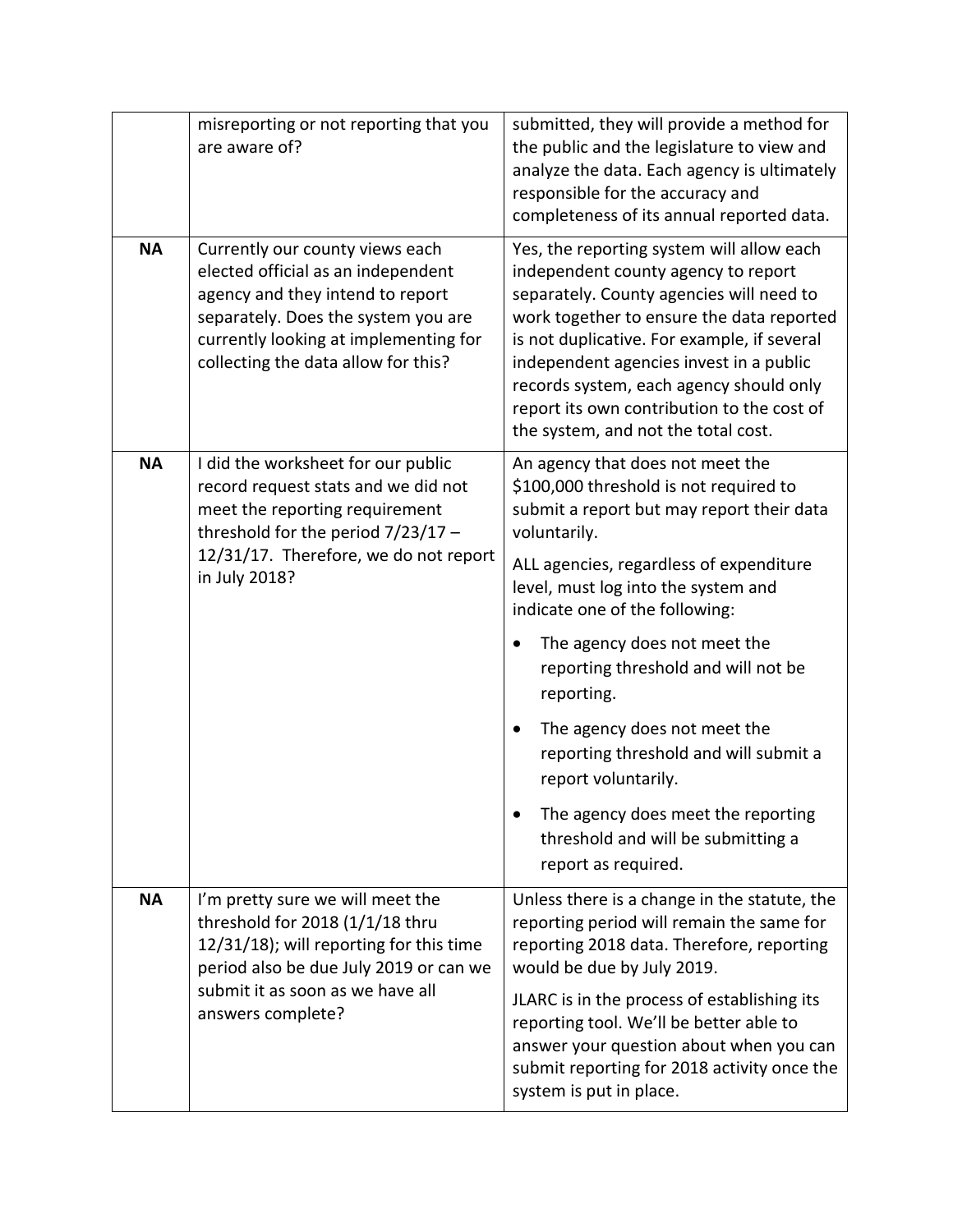| <b>NA</b> | How do we handle requests that are<br>received and started at the end of one<br>year (2017) and finished during the<br>beginning of the next year<br>(2018)? Which reporting year would<br>those fall under?                                                                                                                                                                             | It depends on the metric.<br>For example, Metric #2 asks specifically for<br>"Total number of requests open at the<br>beginning of the reporting period (this<br>information will also be provided with the<br>baseline data.)" This includes all the<br>requests that were received and started<br>prior to the end of one year and finished<br>during following year.                                                                                                                                                                                    |
|-----------|------------------------------------------------------------------------------------------------------------------------------------------------------------------------------------------------------------------------------------------------------------------------------------------------------------------------------------------------------------------------------------------|------------------------------------------------------------------------------------------------------------------------------------------------------------------------------------------------------------------------------------------------------------------------------------------------------------------------------------------------------------------------------------------------------------------------------------------------------------------------------------------------------------------------------------------------------------|
|           |                                                                                                                                                                                                                                                                                                                                                                                          | Metric #7 focuses on the requests that are<br>closed during the reporting period. This<br>would include requests received the prior<br>year that were still open coming into the<br>reporting period, and any new requests<br>that were opened (and subsequently<br>closed) during the reporting period.                                                                                                                                                                                                                                                   |
|           |                                                                                                                                                                                                                                                                                                                                                                                          | You'll have to read each metric carefully. If<br>you have any questions about whether to<br>include requests that were opened prior<br>to the reporting period, please don't<br>hesitate to ask.                                                                                                                                                                                                                                                                                                                                                           |
| <b>NA</b> | When I sent out a notice that we<br>needed to track Public Records<br>Request to see if our county spends<br>more than \$100,000 per year, I was<br>informed by the Courts that most of<br>their public records requests are not<br>covered by the Public Records Act but<br>by (General Rules) GR 31. Does that<br>exempt the GR 31 records request<br>from being part of PRA tracking? | According to the Washington Attorney<br>General's Office Open Government<br>Resource Manual, court case files are not<br>covered by the Public Records Act (PRA)<br>and therefore would not be subject to this<br>reporting requirement. The public records<br>data reporting requirements apply to<br>records and requests covered by the PRA.<br>According to the Open Government<br>Resource Manual, access to court records<br>is governed by court rules General Rule 31<br>(access to court records) and 31.1 (access<br>to administrative records). |
|           |                                                                                                                                                                                                                                                                                                                                                                                          | Please note this should not be construed<br>to be legal advice. If you have questions<br>about what constitutes public records<br>requests that are subject to this reporting,<br>please consult your agency's legal counsel.                                                                                                                                                                                                                                                                                                                              |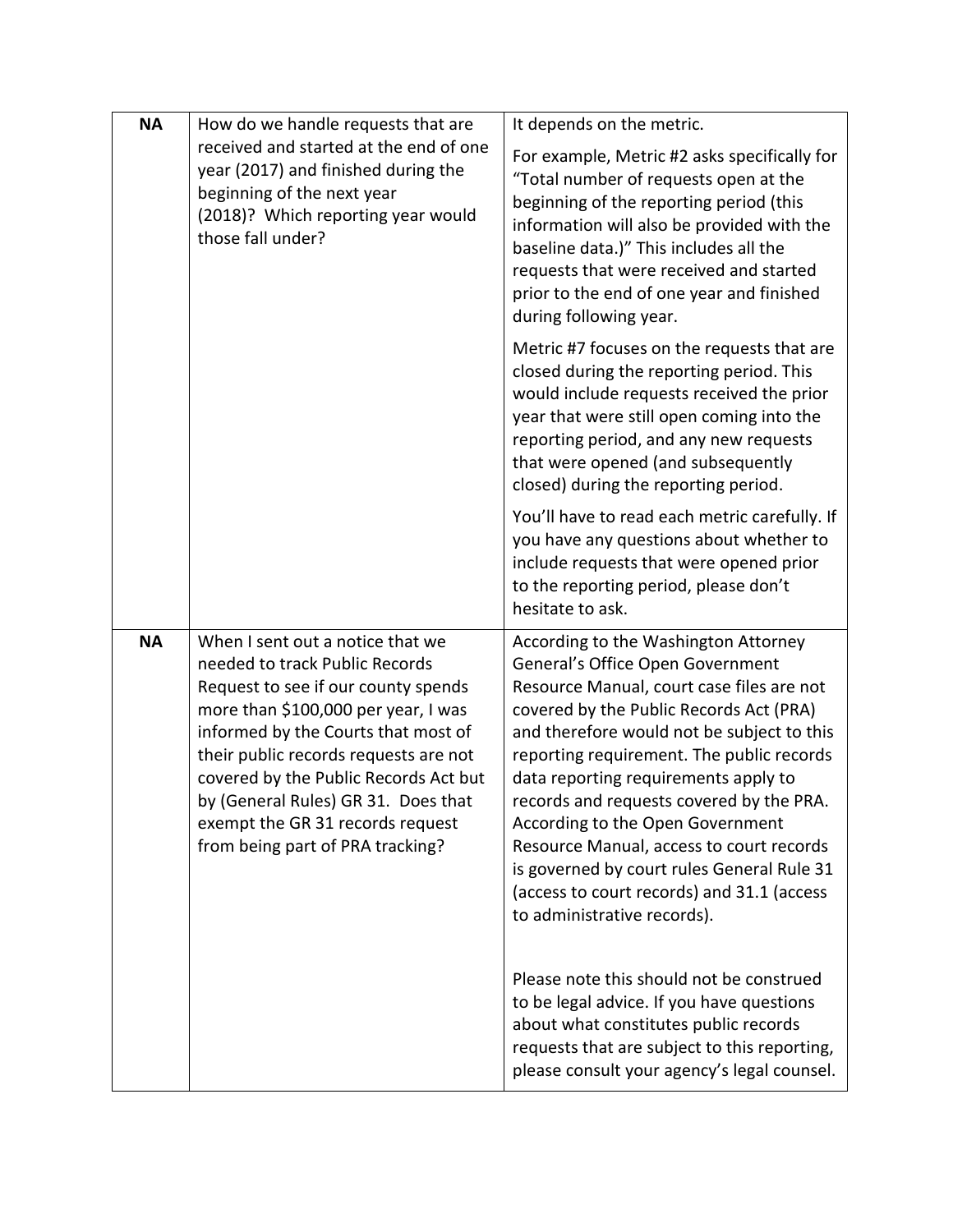| FAQs below were added on 5/11/18 |                                                                                                                                                                                                                                                                                                                                   |                                                                                                                                                                                                                                                                                                                                                                                                                                                                                                                                                                                                                                                                                                            |
|----------------------------------|-----------------------------------------------------------------------------------------------------------------------------------------------------------------------------------------------------------------------------------------------------------------------------------------------------------------------------------|------------------------------------------------------------------------------------------------------------------------------------------------------------------------------------------------------------------------------------------------------------------------------------------------------------------------------------------------------------------------------------------------------------------------------------------------------------------------------------------------------------------------------------------------------------------------------------------------------------------------------------------------------------------------------------------------------------|
| <b>NA</b>                        | Would we keep police information<br>separate? Should the police be<br>tracking their requestors separately<br>from the rest of the agency reporting?<br>For example, the police department<br>has been tracking "individual" as a<br>separate tag from the agency<br>individuals, so we have two<br>"individual" requestor types. | For the purposes of reporting public<br>records data to JLARC each agency is<br>required to submit a single report, so<br>police data would not be reported in a<br>separate report.<br>If your agency has been tracking two<br>different types of individual requestors,<br>you may report these separately using the<br>"other" option for the second requestor<br>type. Separating the two sets of individual<br>requestor types is not required however,<br>and it is entirely appropriate to report<br>them all under "individual."                                                                                                                                                                   |
| <b>NA</b>                        | Our city contracts its police services<br>through the County Sheriff's<br>Office. Can you tell me if the city or<br>county should report our police-<br>related records requests?                                                                                                                                                 | If your city contracts out its police services<br>through the county, the terms of the<br>contract may address the question of<br>which agency will be responsible for<br>responding to public records requests. If<br>the contract assigns that responsibility to<br>the county and county staff are processing<br>the city's police-related requests the<br>county should report the data. If city<br>administrative staff are continuing to<br>receive and process police-related records<br>requests, however, the city would be<br>responsible for reporting the data to<br>JLARC. We recommend you consult your<br>city's legal counsel for further clarification<br>for your specific jurisdiction. |
| <b>NA</b>                        | We have a couple of staff who are<br>preparing data for reporting to JLARC.<br>Can more than one staff person enter<br>data on the JLARC reporting system?                                                                                                                                                                        | Yes, more than one person may log in and<br>enter data into your agency's report to<br>JLARC. The system is designed, however,<br>to allow only one report to be submitted<br>from each agency.                                                                                                                                                                                                                                                                                                                                                                                                                                                                                                            |
|                                  | FAQs below were added on 5/26/18                                                                                                                                                                                                                                                                                                  |                                                                                                                                                                                                                                                                                                                                                                                                                                                                                                                                                                                                                                                                                                            |
| 13 & 16                          | Some agencies have costs associated<br>with a system that is used for both<br>managing and retaining public records<br>(Metric 16) and for responding to                                                                                                                                                                          | In some circumstances an agency may<br>have incurred costs for supplies or services<br>that could be reported under Metric 13<br>(costs incurred to fulfill public records                                                                                                                                                                                                                                                                                                                                                                                                                                                                                                                                 |